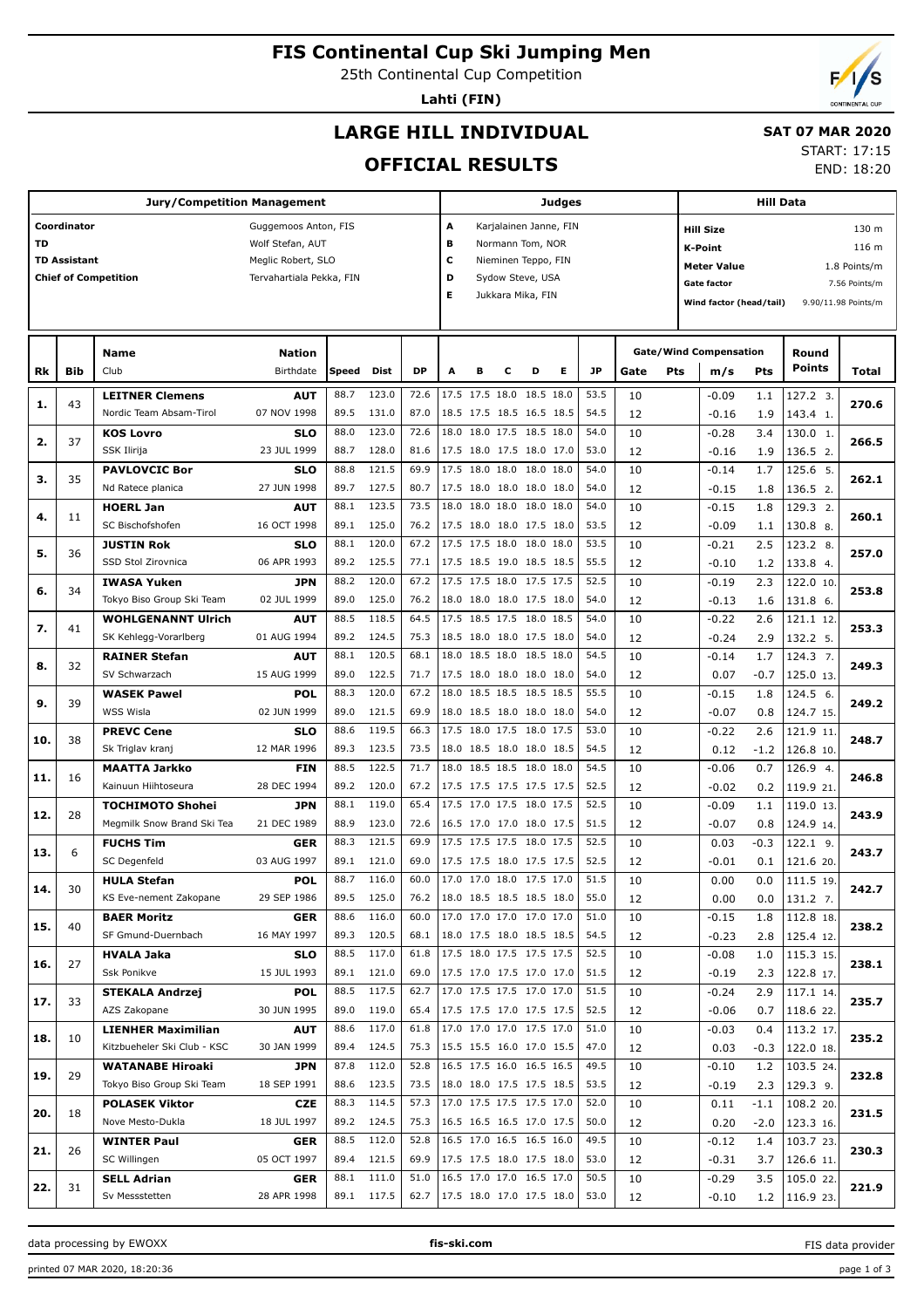# **FIS Continental Cup Ski Jumping Men**

25th Continental Cup Competition

**Lahti (FIN)**



END: 18:20

## **LARGE HILL INDIVIDUAL**

#### **SAT 07 MAR 2020** START: 17:15

### **OFFICIAL RESULTS**

|     |            | <b>Name</b>                     | <b>Nation</b> |       |       |           |                          |   |   |                          |   |           | <b>Gate/Wind Compensation</b> |     |         | Round  |               |       |
|-----|------------|---------------------------------|---------------|-------|-------|-----------|--------------------------|---|---|--------------------------|---|-----------|-------------------------------|-----|---------|--------|---------------|-------|
| Rk  | <b>Bib</b> | Club                            | Birthdate     | Speed | Dist  | <b>DP</b> | A                        | в | с | D                        | Е | <b>JP</b> | Gate                          | Pts | m/s     | Pts    | <b>Points</b> | Total |
| 23. | 14         | <b>NOUSIAINEN Eetu</b>          | <b>FIN</b>    | 88.3  | 111.0 | 51.0      | 16.5                     |   |   | 16.0 17.0 16.5 16.5      |   | 49.5      | 10                            |     | 0.13    | $-1.3$ | 99.2 27.      | 220.9 |
|     |            | Puijo Ski club                  | 29 APR 1997   | 89.4  | 120.0 | 67.2      |                          |   |   | 18.0 17.5 18.0 18.5 17.5 |   | 53.5      | 12                            |     | $-0.08$ | 1.0    | 121.7 19.     |       |
| 24. |            | <b>KAHOFER Timon-Pascal</b>     | <b>AUT</b>    | 88.1  | 114.0 | 56.4      |                          |   |   | 16.0 17.0 17.0 17.5 16.5 |   | 50.5      | 10                            |     | 0.00    | 0.0    | 106.9 21.     | 218.0 |
|     |            | <b>WSV Woeral</b>               | 10 MAR 1999   | 89.1  | 116.0 | 60.0      |                          |   |   | 17.0 16.5 17.5 17.0 17.0 |   | 51.0      | 12                            |     | $-0.01$ | 0.1    | 111.1 25.     |       |
| 25. | 42         | <b>TAKEUCHI Taku</b>            | <b>JPN</b>    | 88.6  | 116.5 | 60.9      |                          |   |   | 17.0 17.0 17.5 17.0 17.5 |   | 51.5      | 10                            |     | $-0.23$ | 2.8    | 115.2 16.     | 214.4 |
|     |            | team taku                       | 20 MAY 1987   | 89.2  | 112.5 | 53.7      |                          |   |   | 15.0 16.0 15.0 15.5 15.0 |   | 45.5      | 12                            |     | 0.00    | 0.0    | 99.2 29.      |       |
| 26. | 15         | <b>GUNDERSRUD Adrian Thon</b>   | <b>NOR</b>    | 88.4  | 113.0 | 54.6      |                          |   |   | 16.5 17.0 16.5 16.5 16.5 |   | 49.5      | 10                            |     | 0.08    | $-0.8$ | 103.3 25.     | 214.1 |
|     |            | Jardar II                       | 29 APR 2002   | 89.3  | 115.5 | 59.1      |                          |   |   | 16.5 17.0 17.0 17.0 17.0 |   | 51.0      | 12                            |     | $-0.06$ | 0.7    | 110.8 26.     |       |
| 27. | 21         | <b>INSAM Alex</b>               | <b>ITA</b>    | 88.3  | 108.0 | 45.6      |                          |   |   | 16.5 16.5 17.0 17.5 16.5 |   | 50.0      | 10                            |     | $-0.09$ | 1.1    | 96.7<br>29.   | 210.5 |
|     |            | G.S. FIAMME ORO MOENA           | 19 DEC 1997   | 89.4  | 117.5 | 62.7      |                          |   |   | 18.0 17.5 17.0 17.5 17.5 |   | 52.5      | 12                            |     | 0.14    | $-1.4$ | 113.8 24.     |       |
| 28. | 24         | <b>CECON Federico</b>           | <b>ITA</b>    | 88.3  | 111.0 | 51.0      |                          |   |   | 16.0 16.5 16.5 16.0 16.0 |   | 48.5      | 10                            |     | 0.09    | $-0.9$ | 98.6<br>28.   | 209.4 |
|     |            | <b>GRUPPO SCIATORI FIAMME (</b> | 11 JUN 1994   | 89.4  | 115.5 | 59.1      |                          |   |   | 17.0 17.0 17.0 17.0 16.5 |   | 51.0      | 12                            |     | $-0.06$ | 0.7    | 110.8 26.     |       |
| 29. | 22         | <b>MOERTH Francisco</b>         | <b>AUT</b>    | 88.0  | 107.0 | 43.8      |                          |   |   | 16.5 17.5 17.0 17.0 16.5 |   | 50.5      | 10                            |     | 0.03    | $-0.3$ | 94.0<br>30.   | 196.2 |
|     |            | <b>WSC Bad Mitterndorf</b>      | 09 JUL 1999   | 89.1  | 111.5 | 51.9      | 17.0 17.5 16.5 17.5 17.0 |   |   |                          |   | 51.5      | 12                            |     | 0.12    | $-1.2$ | 102.2 28.     |       |
| 30. | 9          | <b>OLAUSSEN Iver</b>            | <b>NOR</b>    | 88.3  | 112.5 | 53.7      |                          |   |   | 16.0 17.0 16.5 17.0 16.5 |   | 50.0      | 10                            |     | 0.05    | $-0.5$ | 103.2 26.     | 192.2 |
|     |            | Byaasen IL                      | 10 AUG 2002   | 89.3  | 106.5 | 42.9      | 15.5 16.5 15.5 16.5 15.5 |   |   |                          |   | 47.5      | 12                            |     | 0.14    | $-1.4$ | 89.0 30.      |       |

|     | Not qualified for final round |                              |             |      |       |      |                          |  |  |  |      |    |         |        |  |      |
|-----|-------------------------------|------------------------------|-------------|------|-------|------|--------------------------|--|--|--|------|----|---------|--------|--|------|
| 31. | 19                            | <b>NIETZEL Justin</b>        | <b>GER</b>  | 88.5 | 107.0 | 43.8 | 16.0 16.5 15.5 16.5 16.0 |  |  |  | 48.5 | 10 | $-0.07$ | 0.8    |  | 93.1 |
|     |                               | Sc Hinterzarten              | 17 SEP 1997 |      |       |      |                          |  |  |  |      |    |         |        |  |      |
| 32. | 8                             | <b>SHISHKIN Vadim</b>        | <b>RUS</b>  | 88.0 | 106.5 | 42.9 | 16.5 17.0 16.0 17.0 16.5 |  |  |  | 50.0 | 10 | 0.06    | $-0.6$ |  | 92.3 |
|     |                               | Nishniy Tagil                | 02 NOV 1995 |      |       |      |                          |  |  |  |      |    |         |        |  |      |
| 33. | 17                            | <b>ALAMOMMO Andreas</b>      | <b>FIN</b>  | 88.2 | 105.0 | 40.2 | 16.0 17.0 16.0 16.0 16.0 |  |  |  | 48.0 | 10 | 0.15    | $-1.5$ |  | 86.7 |
|     |                               | Qunasyaaran Hiihtoseura      | 23 DEC 1998 |      |       |      |                          |  |  |  |      |    |         |        |  |      |
| 34. | 20                            | <b>HAZETDINOV Ilmir</b>      | <b>RUS</b>  | 88.1 | 101.5 | 33.9 | 16.0 17.0 16.0 16.0 16.0 |  |  |  | 48.0 | 10 | $-0.02$ | 0.2    |  | 82.1 |
|     |                               | SDUSHOR 33 MOSKOVSKAYA (     | 28 OCT 1991 |      |       |      |                          |  |  |  |      |    |         |        |  |      |
| 35. | 13                            | <b>MALTSEV Kevin</b>         | <b>EST</b>  | 87.6 | 99.5  | 30.3 | 14.5 15.0 14.5 16.0 15.5 |  |  |  | 45.0 | 10 | 0.00    | 0.0    |  | 75.3 |
|     |                               | Elva Skiclub                 | 04 JUL 2000 |      |       |      |                          |  |  |  |      |    |         |        |  |      |
| 36. | 25                            | <b>HOFFMANN Felix</b>        | <b>GER</b>  | 88.3 | 97.0  | 25.8 | 15.5 16.5 16.0 16.0 15.5 |  |  |  | 47.5 | 10 | $-0.09$ | 1.1    |  | 74.4 |
|     |                               | SWV Goldlauter               | 14 OCT 1997 |      |       |      |                          |  |  |  |      |    |         |        |  |      |
| 37. | 12                            | <b>JOJKO Arkadiusz</b>       | <b>POL</b>  | 87.9 | 96.5  | 24.9 | 15.5 16.0 16.0 16.5 16.0 |  |  |  | 48.0 | 10 | $-0.02$ | 0.2    |  | 73.1 |
|     |                               | Wss Wisla                    | 30 AUG 2002 |      |       |      |                          |  |  |  |      |    |         |        |  |      |
| 38. | $\overline{7}$                | <b>HOLIK Frantisek</b>       | <b>CZE</b>  | 87.7 | 92.5  | 17.7 | 16.0 16.5 15.5 16.5 15.5 |  |  |  | 48.0 | 10 | 0.08    | $-0.8$ |  | 64.9 |
|     |                               | LSK Lomnice nad Popelkou-Dul | 23 OCT 1998 |      |       |      |                          |  |  |  |      |    |         |        |  |      |
| 39. | 5                             | <b>LAUCHLAN Nigel</b>        | <b>CAN</b>  | 87.5 | 85.5  | 5.1  | 14.0 15.5 15.0 16.0 15.0 |  |  |  | 45.5 | 10 | 0.11    | $-1.1$ |  | 49.5 |
|     |                               | Altius Nordic SC             | 03 MAR 1996 |      |       |      |                          |  |  |  |      |    |         |        |  |      |

|            | Did not start             |  |  |  |  |  |  |  |  |  |  |
|------------|---------------------------|--|--|--|--|--|--|--|--|--|--|
| <b>Bib</b> | <b>Name</b>               |  |  |  |  |  |  |  |  |  |  |
|            | CINTIMAR Muhammet Irfan   |  |  |  |  |  |  |  |  |  |  |
|            | IPCIOGLU Fatih Arda       |  |  |  |  |  |  |  |  |  |  |
|            | <b>BEDIR Muhammed Ali</b> |  |  |  |  |  |  |  |  |  |  |

|     | <b>Disqualified</b>  |           |  |  |  |  |  |  |  |  |  |  |  |
|-----|----------------------|-----------|--|--|--|--|--|--|--|--|--|--|--|
| Bib | <b>Name</b>          | Reason    |  |  |  |  |  |  |  |  |  |  |  |
| 23  | MAKSIMOCHKIN Mikhail | SCE4 Suit |  |  |  |  |  |  |  |  |  |  |  |